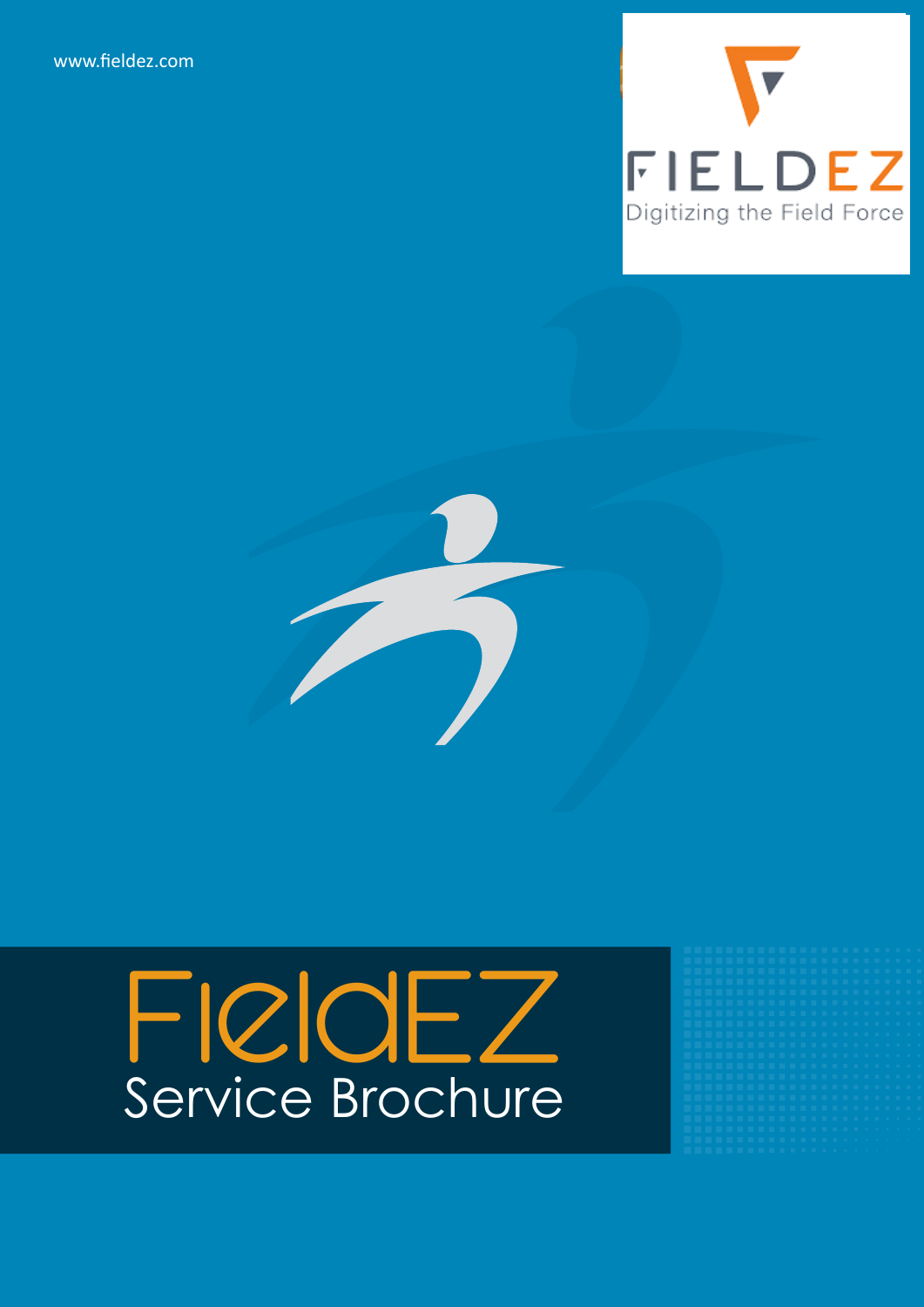# **Overview**

**Appy customers make successful companies and this** process begins with offering high quality service. When service providers deliver an experience that's quick, hassle-free and efficient, they multiply their chances of increasing revenue and gaining more referrals. How? Better customer experience delivered during the consumption of a service has a resoundingly positive effect on customer loyalty and delight. When you make one customer happy, you're also getting a shot at exploring a business opportunity with everyone in their network.

This highlights the need for seamless and efficient customer service across every customer touch point – especially at their doorstep.



### **So how does FieldEZ help you deliver a better brand experience?**

## About FieldEZ Service

FieldEZ offers an on-demand mobile-field force management solution that empowers your field service personnel to become more responsive and productive. With FieldEZ Service, you can enable your field service personnel to make the most out of every customer visit by increasing the first-time fix rate, saving your organization time, delivering cost effective service – and more importantly, leaving you with happier customers.

### With FieldEZ Service, service managers can: With FieldEZ Service, field users can:

- Assign, schedule and dispatch service personnel to a customer site based on skill-set mapping
- Track service performance metrics such as time spent on call response, travel time, resolution time, overtime and time spent out of office
- Identify common issues, track their impact on operations and take preventive measures
- Receive timely, accurate and valuable information about your team's efficiency
- Define the workflow to be followed by service personnel for call status reporting on the mobile

- Receive work orders or incidents on phones in the field
- Locate the best way to reach a customer using maps and driving directions
- Understand the nature of issues reported by customers before the visit
- Order required spare parts from the phone
- Capture and attach photographs of the site
- Collect and update customer and incident information
- Report activity status in real-time
- Generate daily reports as well as expense and mileage reports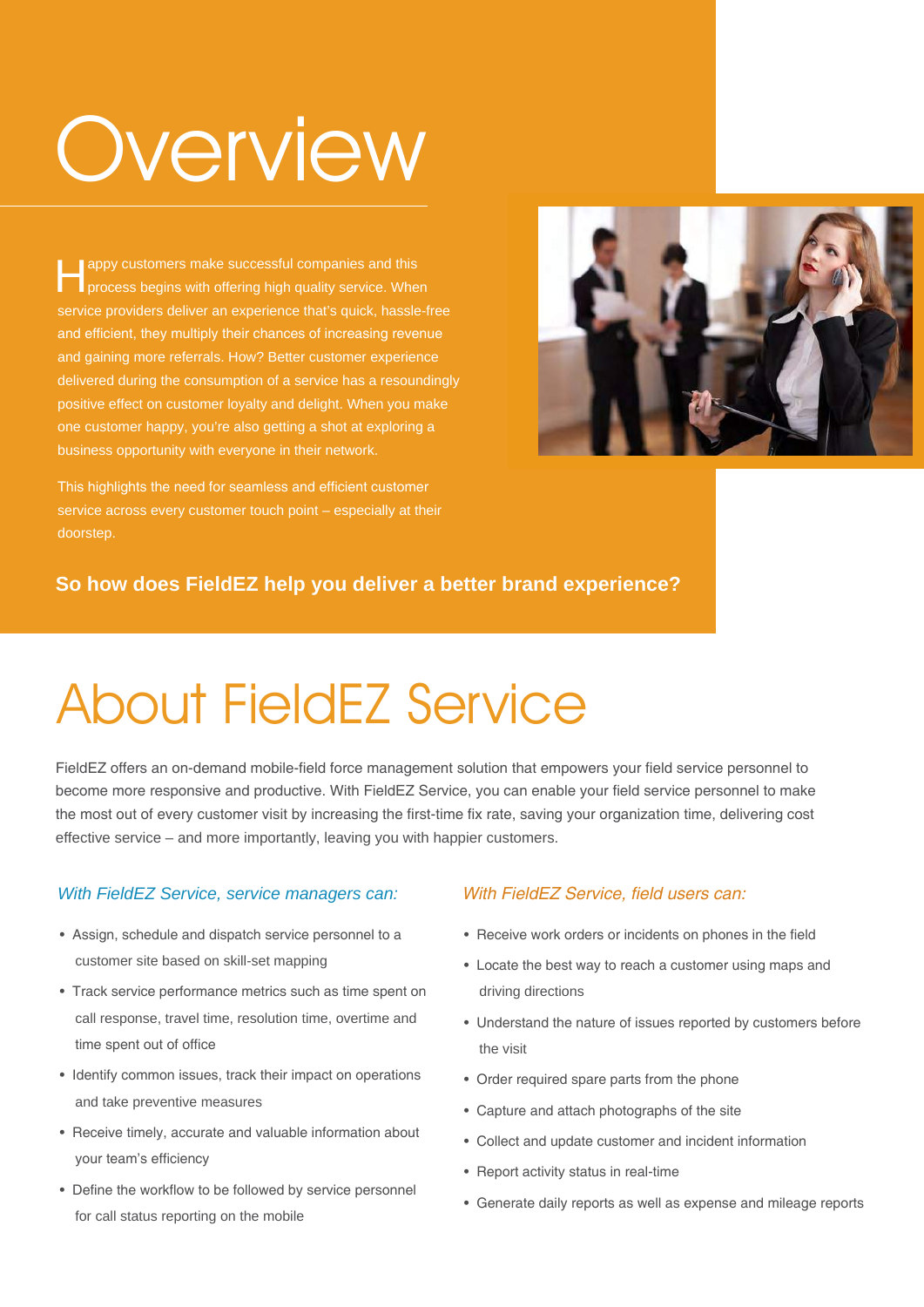**Configurable Processes:** This enables automation of your business processes ensuring seamless integration with field users and flawless execution of services performed.

**Attendance:** Service engineers can record their attendance and location.

**Travel Distance:** For each user, the total distance travelled during the day is captured. Along with this, the distance travelled at regular intervals is also captured.

**Scheduling and Dispatch:** The graphical scheduler provides for easy scheduling of all open calls against the time slots your field staff have available. It also allows color-coding each process step for quicker identification of the current status of each call.

**Reports:** FieldEZ Service provides custom reports based on your organization's needs.

**Alerts and Notifications:** E-mail and SMS notifications can be sent automatically at predetermined points during your service process. These notifications can even use the information that is being captured in the field.

**Customer Management:** Customer information can be edited when required and customers get added directly into the customer database whenever a call is created. New calls can then be created using the information stored within the customer database ending redundant data entry.

**Credit Card Payment Collection:** Collect credit-card payments through a mobile card reader.

## Feature List

**FieldEZ** 

Service Features

- Lead/Service Ticket Management
- Configurable Processes
- Configurable Forms
- Scheduling and Dispatch
- **Calendar**
- **Broadcasts**
- **Reports**
- Workforce Territory **Management**
- Alerts & Notifications • Connect to ERP/CRM
- Location Tracking
- Attendance
- Bulk Lead/Ticket Management
- Role-based Access Control
- Rich User Management **Capabilities**
- Product/Spare Catalog
- Partner Management
- Bluetooth Printing
- Credit Card Payment **Collection**
- Bio-metric Scanning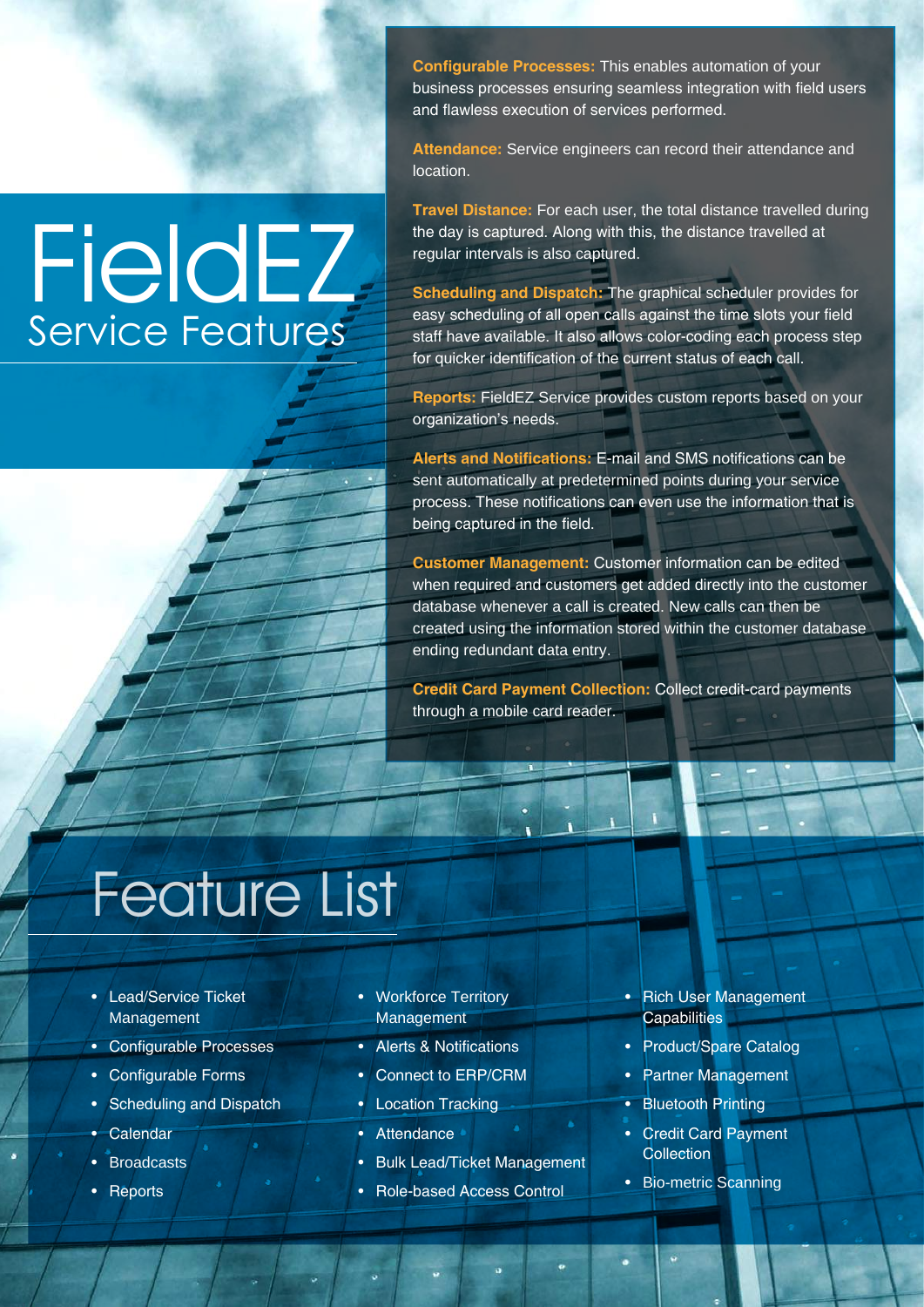

**Increase customer satisfaction:** Service engineers are now better equipped to locate the customer, diagnose issues and decide on the next course of action, right at the first visit. Service managers can also assign a customer visit to an engineer depending on the locality they service and the required skills. This efficiency translates into more calls being completed per technician.

**Improve efficiency and productivity:** Field personnel can effectively communicate and update their head office or service managers while they're on the move. This way they can avoid the unnecessary office commute and the filling up of daily service reports, making the best use of their time.

**Reduce cost and improve revenue:** FieldEZ Service has helped customers achieve powerful results. A leading computer hardware servicing organization – who is a service partner for Dell and Lenovo in India – achieved an increase in SLAs from 33 percent to 81 percent. 6,500 field engineers used FieldEZ Service to process over 1 million calls and the organization drove a 10 percent increase in volumes handled with a 25 percent work force reduction.

**Gather real-time information from the field:** Service engineers now have the ability to access critical information in real-time, place order requests, log daily activities and report attendance through their mobiles. By providing insights into data, such as inventory stock and availability, FieldEZ Service can assist engineers in making the right commitments to customers, right then and there. Service managers can also keep track of engineer locations in real time.

**Raise employee morale:** Service engineers can be empowered to make the right decisions at the customer site because they have access to all the right data. They can also be assigned cases based on their area of expertise, ensuring your organization always sends the person most capable of completing the service quickly and efficiently.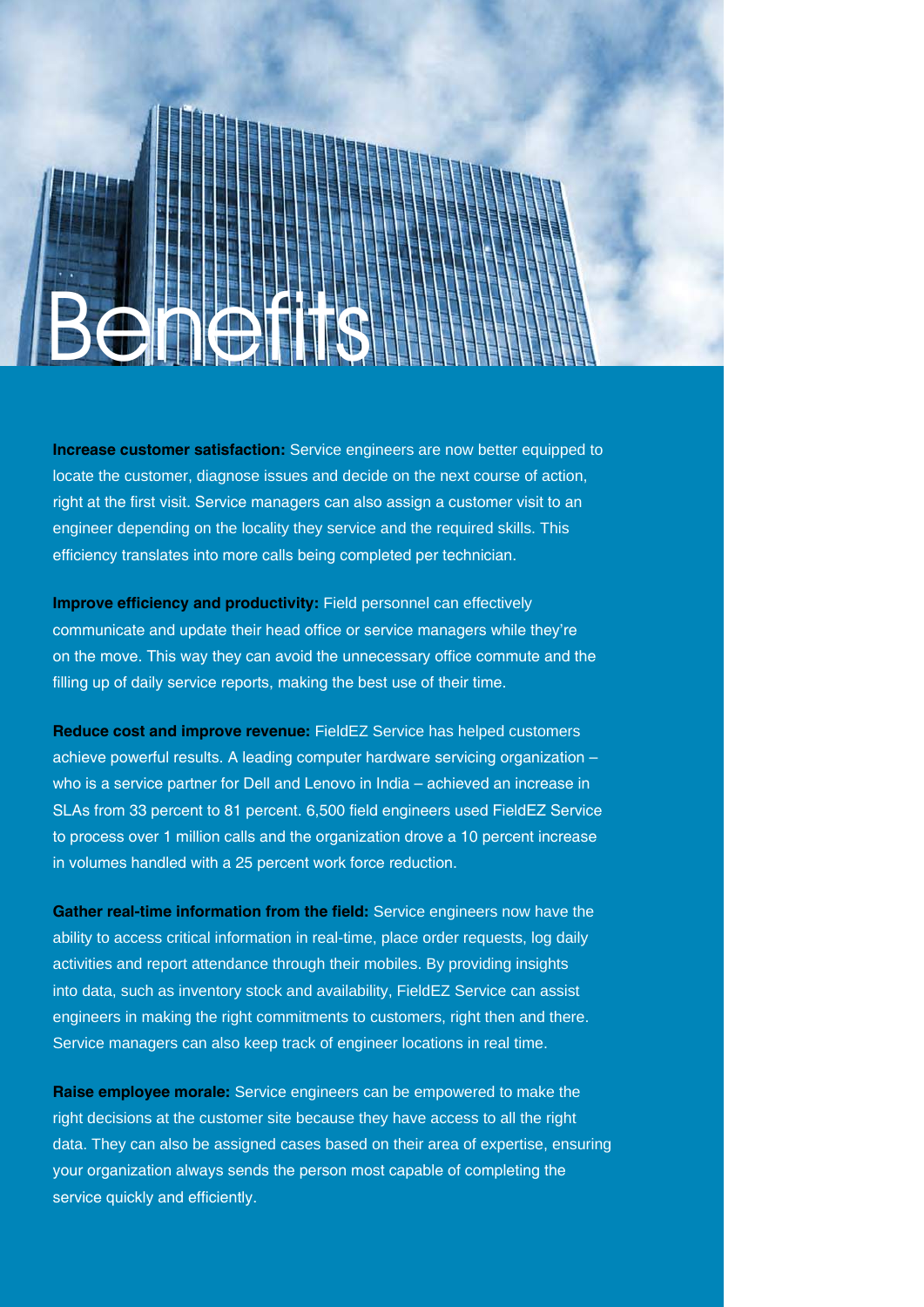# The FieldEZ Advantage

FieldEZ is one of the first mobile field force management applications to work in an online (2G or 3G) or offline mode across iOS, Android and Java devices eliminating the dependency on a live data connection. It is highly configurable, so you can model the service process to suit your organization's processes that require specific workflows, forms and data.

We have configured our field force management solution for over seven industries including :

- In-home care services
- ATM servicing
- Oil and gas
- Temporary staffing
- Large white goods manufacturers
- Computer hardware manufacturers
- Banking, financial services and insurance (BFSI)

FieldEZ Service controls workflows on the mobile from the server while seamlessly integrating with any backend system through web-services. As a partner, you are assured of rapid implementation and quick time-to-market. Our product's intuitive design makes it easy to use, which means that your workforce requires no training to use it.



FieldEZ is one of the first mobile field force management applications to work in an online (2G or 3G) or offline mode across iOS, Android and Java devices